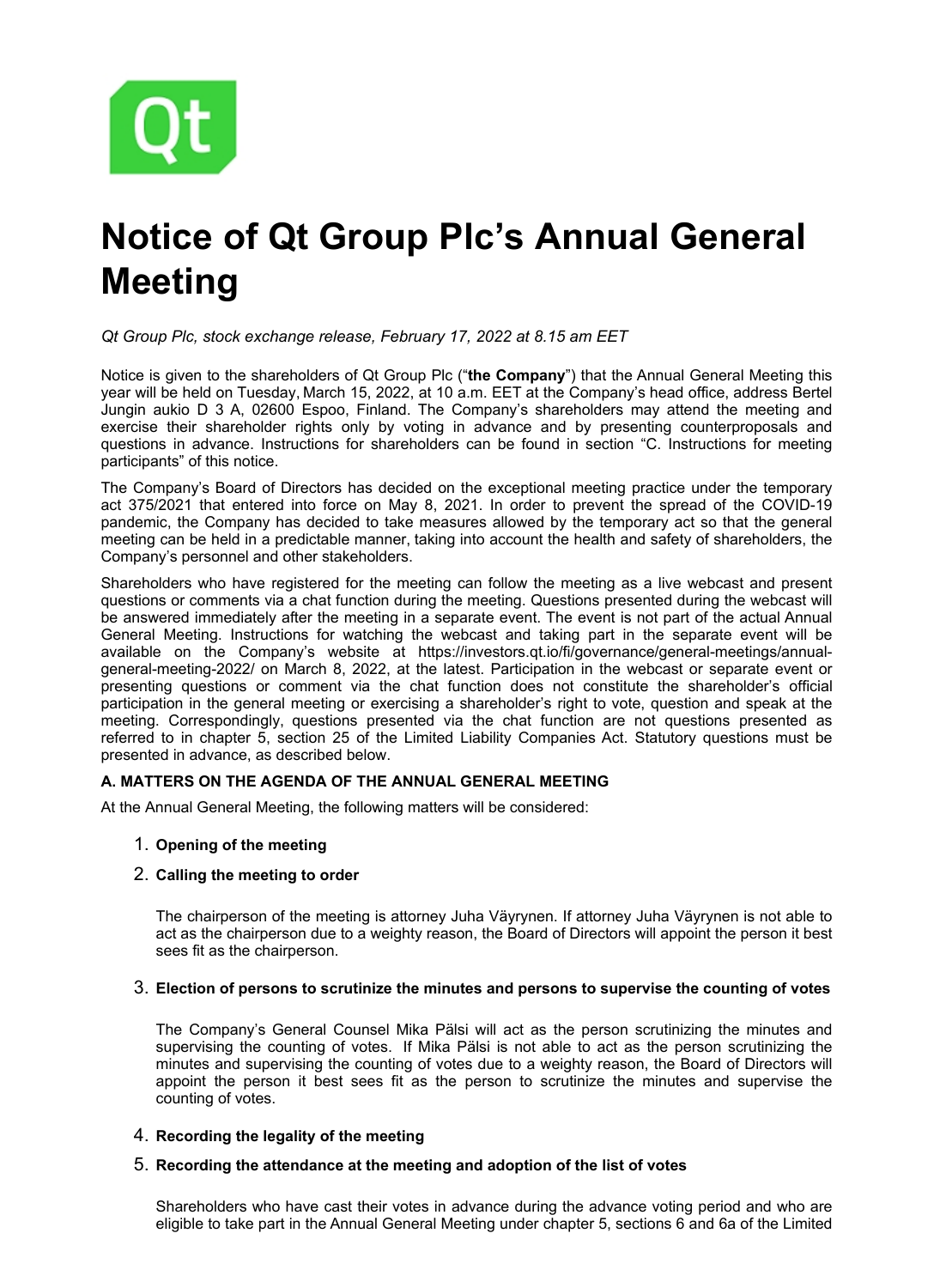Liability Companies Act, are considered to be shareholders attending the meeting. The list of votes will be adopted according to the information provided by Euroclear Finland Oy and Innovatics Ltd.

#### 6. **Presentation of the financial statements, the report of the Board of Directors and the auditor's report for the year 2021**

Presentation of the review by the President and CEO.

Because attendance at the Annual General Meeting is only possible through advance voting, the Annual Report published by the Company on February 17, 2022, containing the Company's financial statements, consolidated financial statement, report of the Board of Directors and the auditor's report, that is available on the Company's website, is considered to have been presented to the Annual General Meeting.

#### 7. **Adoption of the financial statements and consolidated financial statements**

#### 8. **Resolution on the use of the profit shown on the balance sheet and authorizing the Board of Directors to decide on the distribution of dividends**

The Board of Directors proposes to the Annual General Meeting that no dividend will be paid based on the balance sheet adopted for the accounting period that ended on December 31, 2021, and that the profit of EUR 543,370.26 for the accounting period that ended on December 31, 2021, will be carried over to retained earnings.

Because the Board of Directors has proposed that no dividend will be paid, a minority dividend pursuant to chapter 13, section 7 of the Limited Liability Companies Act is an option. The minority dividend must be distributed if it is supported by shareholders holding a minimum of one-tenth of all shares. The amount of the minority dividend is EUR 271,685.13, corresponding to one-half of the profit for the fiscal year. A shareholder supporting the minority dividend can vote for the minority dividend in the advance voting, and it is not necessary to present a separate demand or counterproposal.

#### 9. **Resolution on the discharge of the members of the Board of Directors and the President and CEO from liability**

#### 10. **Handling of the Remuneration report for governing bodies**

The Company has prepared a remuneration report for governing bodies referred to in chapter 7, section 7b of the Securities Markets Act, which is appended to this notice of meeting and is also available on Qt Group Plc's website at [https://investors.qt.io/fi/governance/general-meetings/annual](https://investors.qt.io/fi/governance/general-meetings/annual-general-meeting-2022/)[general-meeting-2022/.](https://investors.qt.io/fi/governance/general-meetings/annual-general-meeting-2022/) Because attendance at the Annual General Meeting is only possible through advance voting, the remuneration report published by the Company as a stock exchange release on February 17, 2022, that is available on the Company's website, is considered to have been presented to the Annual General Meeting for advisory review.

#### 11. **Resolution on the remuneration of the members of the Board of Directors**

The Compensation and Nomination Committee of the Board of Directors proposes to the Annual General Meeting that the elected members of the Board of Directors be paid the following compensation for the term ending at the close of the 2023 Annual General Meeting:

- each member of the Board of Directors EUR 3,000 per month;
- vice chair of the Board of Directors EUR 4,000 per month; and
- chair of the Board of Directors EUR 6,000 per month.

In addition, the chairs of the Board committees will be paid a meeting fee of EUR 1,000 per committee meeting and each Board member a meeting fee of EUR 500 per Board meeting and Board committee meeting.

In addition to the above compensation, it is proposed that standard and reasonable costs resulting from work on the Board of Directors will be reimbursed against invoice.

#### 12. **Resolution on the number of members of the Board of Directors**

The Compensation and Nomination Committee of the Board of Directors proposes to the Annual General Meeting that five members of the Board of Directors be elected.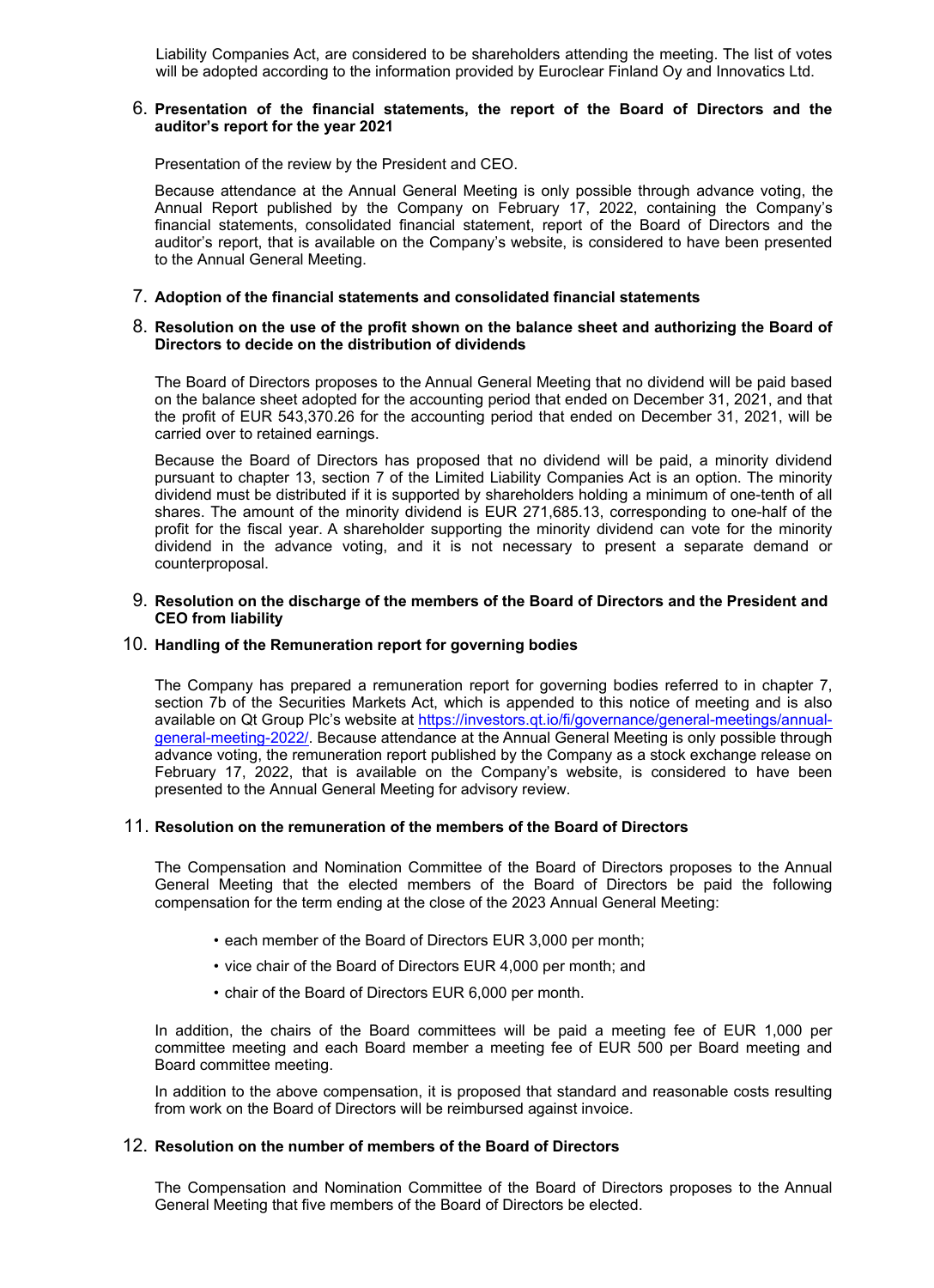## 13. **Election of the members of the Board of Directors**

The Compensation and Nomination Committee of the Board of Directors proposes to the Annual General Meeting that the current members of the Company's Board of Directors Robert Ingman, Jaakko Koppinen, Mikko Marsio and Leena Saarinen be elected and that Mikko Välimäki will be elected as a new member based on their consent for a new term ending at the close of the 2023 Annual General Meeting.

The proposed members of the Board of Directors with assessments of their independence are presented on the Company's website at [https://investors.qt.io/fi/governance/general](https://investors.qt.io/fi/governance/general-meetings/annual-general-meeting-2022)[meetings/annual-general-meeting-2022.](https://investors.qt.io/fi/governance/general-meetings/annual-general-meeting-2022)

#### 14. **Resolution on the remuneration for the auditor**

The Audit Committee of the Board of Directors proposes to the Annual General Meeting that the remuneration for the auditor be paid according to reasonable invoice submitted by the auditor.

#### 15. **Authorizing the Board of Directors to decide on repurchasing the company's own shares and/or accepting them as collateral**

The Board of Directors proposes to the Annual General Meeting that the Annual General Meeting authorize the Board of Directors to decide on the repurchase and/or acceptance as collateral of a maximum of 2,000,000 of the Company's own shares by using funds in the unrestricted shareholders' equity reserve.

According to the proposal, the Board will decide on how these shares are to be purchased. The shares may be repurchased or accepted as collateral in a proportion other than that of the shares held by the current shareholders (directed repurchase and/or acceptance as collateral). The authorization also includes the acquisition of shares through public trading organized by Nasdaq Helsinki Ltd in accordance with its and Euroclear Finland Ltd's rules and instructions, or through offers made to shareholders.

Shares may be acquired or accepted as collateral in order to improve the company's capital structure, to finance or carry out acquisitions or other arrangements, to implement share-based incentive schemes, to be transferred for other purposes, or to be cancelled.

The shares shall be repurchased for a price based on the fair value quoted in public trading. The authorization is valid for 18 months from the issue date of the authorization, i.e. until September 15, 2023, and it replaces any earlier authorizations on the repurchase and/or acceptance as collateral of the company's own shares.

#### 16. **Authorizing the Board of Directors to decide on a share issue and the granting of special rights entitling to shares**

The Board of Directors proposes to the Annual General Meeting that the general meeting authorize the Board to decide on a share issue and the granting of special rights pursuant to chapter 10, section 1 of the Limited Liability Companies Act, subject to or free of charge, in one or several tranches on the following terms.

The maximum total number of shares to be issued by virtue of the authorization is 2,000,000. The authorisation concerns both the issuance of new shares as well as the transfer of treasury shares. By virtue of the authorization, the Board of Directors is entitled to decide on share issues and the granting of special rights waiving the pre-emptive subscription rights of the shareholders (directed issue).

The authorization may be used in order to finance or carry out acquisitions or other arrangements, to carry out the company's share-based incentive schemes and to improve the capital structure of the company, or for other purposes decided by the Board of Directors.

The authorization includes the Board of Directors' right to decide on all terms relating to the share issue and granting of special rights including the subscription price, its payment, and its entry into the company's balance sheet.

The authorization is valid for 18 months from the issue date of the authorization, i.e. until September 15, 2023, and it replaces any earlier authorizations on the granting of shares or special rights entitling to shares.

## 17. **Closing of the meeting**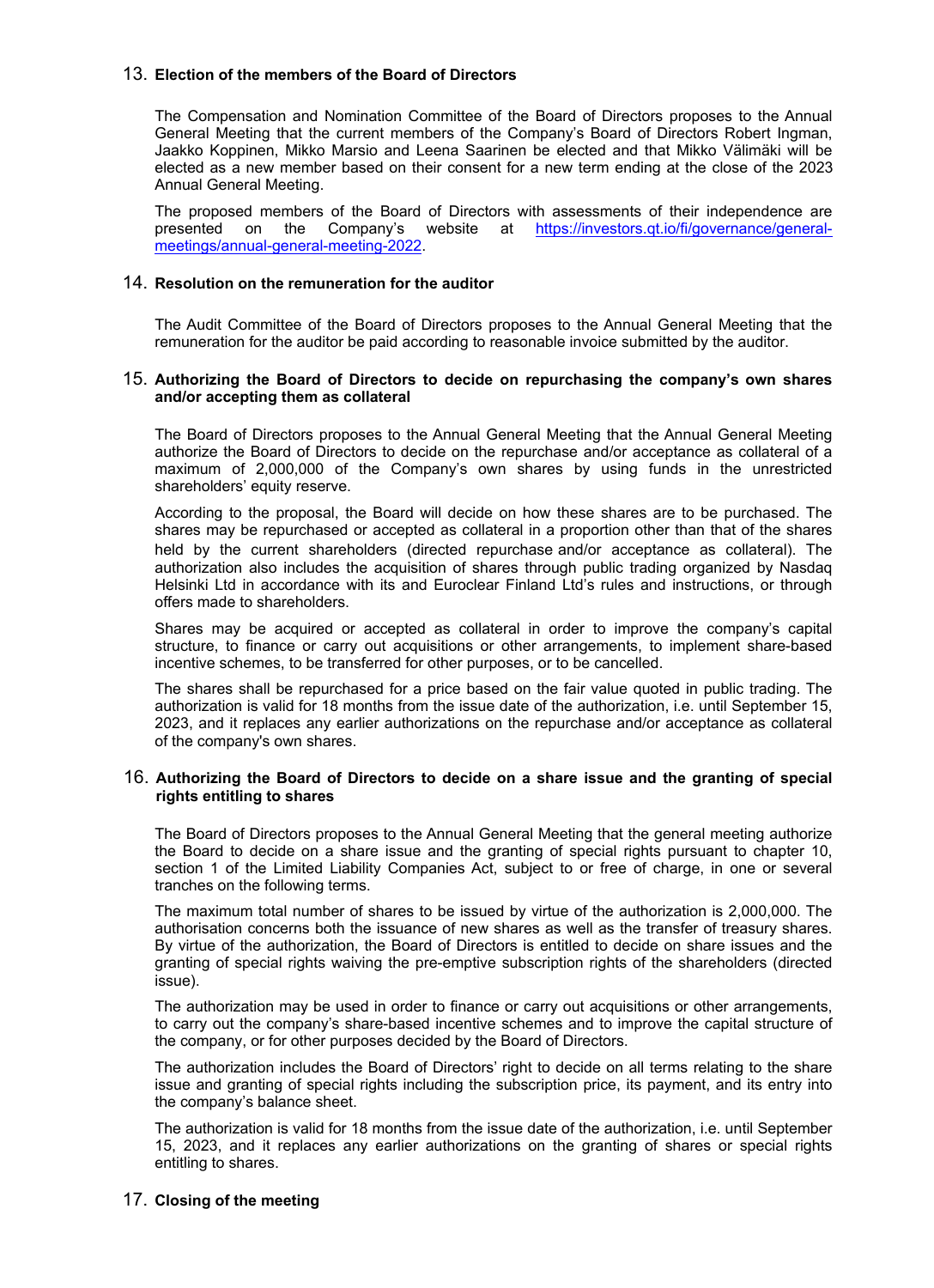#### **B. DOCUMENTS OF THE ANNUAL GENERAL MEETING**

This notice of meeting including all proposals on the agenda of the Annual General Meeting is available on Qt Group Plc's website at [https://investors.qt.io/fi/governance/general-meetings/annual](https://investors.qt.io/fi/governance/general-meetings/annual-general-meeting-2022)[general-meeting-2022](https://investors.qt.io/fi/governance/general-meetings/annual-general-meeting-2022). Qt Group Plc's annual report, including the Company's financial statements, consolidated financial statements, report of the Board of Directors and auditor's report and remuneration report will be available on the said website on February 17, 2022, at the latest. A copy of the annual report will be sent to shareholders by request.

The minutes of the Annual General Meeting will be available on the above-mentioned website as of March 29, 2022, at the latest.

#### **C. INSTRUCTIONS FOR MEETING PARTICIPANTS**

Shareholders may attend the meeting and exercise their shareholder rights only by voting in advance and by presenting counterproposals and questions in advance according to the instructions below.

In order to follow the meeting, webcast link and password will be sent to the email address and mobile phone number given at registration. Following the meeting via webcast will be possible only to shareholders registered in the Company's shareholder register on the record date. Shareholders following the meeting via webcast are not considered to participate in the Annual General Meeting. List of votes and voting results from the General Meeting are based only on the advance voting.

#### 1. **Shareholder registered in the list of shareholders**

A shareholder who is registered in the shareholder register of the Company maintained by Euroclear Finland Oy on Thursday, March 3, 2022, has the right to participate in the Annual General Meeting A shareholder whose shares are registered in their personal Finnish book-entry account is registered in the shareholder register of the Company. A shareholder can participate in the Annual General Meeting only by voting in advance as described below.

#### 2. **Registration and voting in advance**

Registration and advance voting begin on February 22, 2022, once the deadline for submitting counterproposals for votes has expired. A shareholder registered in the Company's shareholder register who wants to take part in the general meeting by voting in advance should register for the Annual General Meeting and vote in advance by March 8, 2022, at 10 a.m. at the latest, by which time the registration and votes must have been received by the Company.

The requested information, such as the shareholder's name, date of birth and contact details, has to be provided in conjunction with the registration. Personal data disclosed by shareholders to Qt Group Plc or its service provider Innovatics Oy will only be used in connection with the Annual General Meeting and related necessary processing of registrations.

Shareholders with a Finnish book-entry account can register and vote in advance with regard to certain items on the Annual General Meeting agenda from February 22, 2022 to March 8, 2022 at 10 a.m. as follows:

a) via the Company's website at https://investors.qt.io

Strong authentication of the shareholder or their legal representative or agent using Finnish or Swedish online banking credentials or a mobile certificate is required for electronic registration and advance voting.

#### b) By mail or e-mail

A shareholder voting in advance by mail or e-mail should submit the advance voting form available on the Company's website https://investors.qt.io/fi/governance/general-meetings/annual-generalmeeting-2022 or corresponding information to Innovatics Oy by mail at Innovatics Oy, Yhtiökokous / Qt Group Oyj, Ratamestarinkatu 13 A, 00520 Helsinki or by e-mail to agm@innovatics.fi.

If the shareholder takes part in the Annual General Meeting by submitting the advance votes by mail or e-mail to Innovatics Oy, submitting the votes before the expiry of the registration and advance voting deadline is considered to be participation in the Annual General Meeting, provided that the shareholder's message includes the information required for registration specified in the advance voting form.

Voting instructions are available on the Company's website at [https://investors.qt.io/fi/governance/general-meetings/annual-general-meeting-2022.](https://investors.qt.io/fi/governance/general-meetings/annual-general-meeting-2022)

More information regarding registration and voting in advance is available during the registration period by calling 010 2818 909 on weekdays between 9.00-12.00 am EET and 1.00-4.00 pm EET.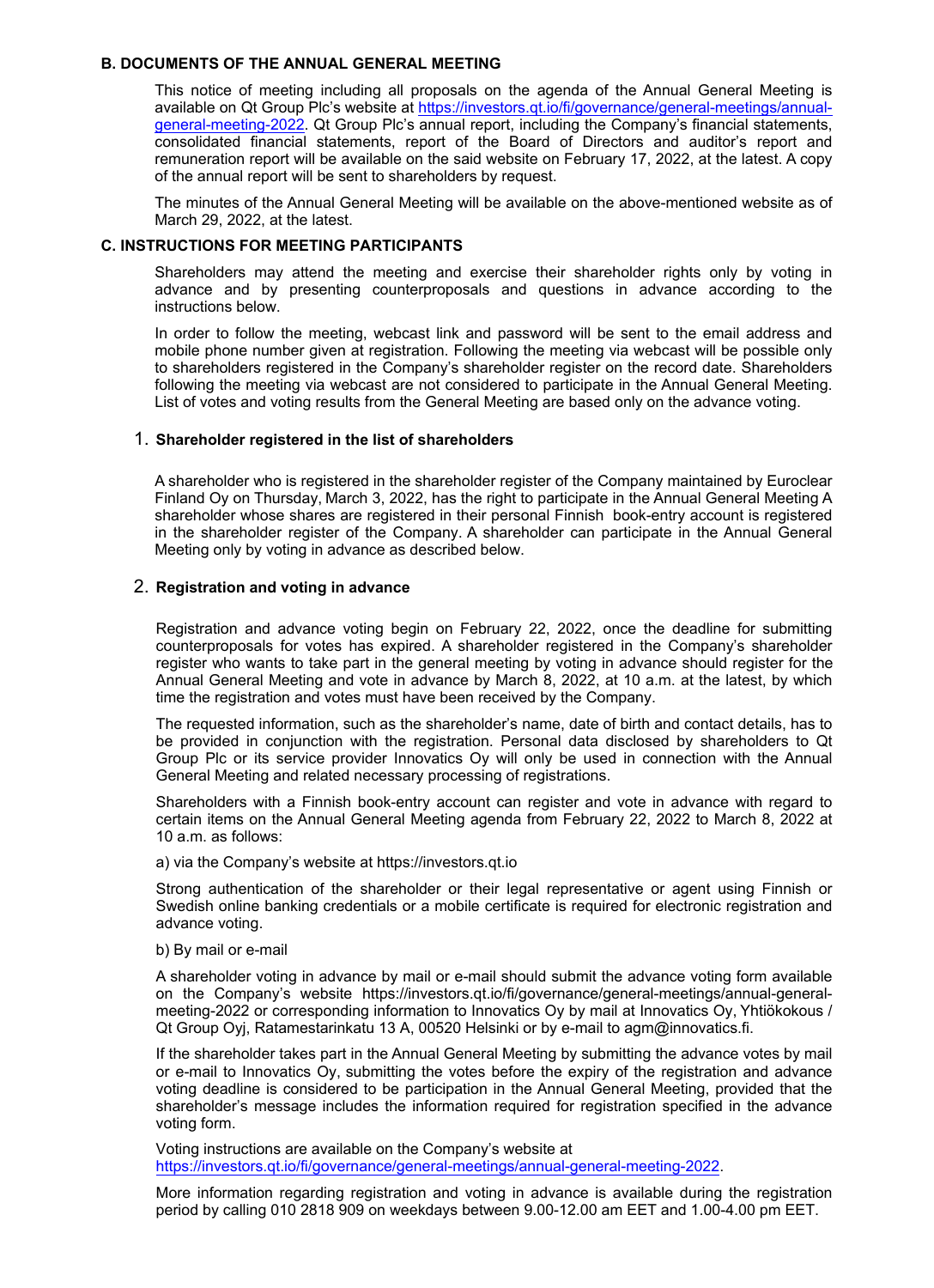## 3. **Proxy representative and powers of attorney**

A shareholder may participate in the Annual General Meeting and exercise their rights at the Annual General Meeting by way of proxy representation. Also a proxy representative authorized by the shareholder can only take part in the meeting by voting on behalf of the shareholder in advance as described above. The proxy representative must authenticate with the electronic registration service and advance voting personally using strong authentication, after which they can register and vote in advance on behalf of the shareholder they represent. The proxy representative must present a dated power of attorney or in another reliable way prove that they are authorized to represent the shareholder. Statutory right of representation can be proven by using the suomi.fi authorizations service available in the electronic registration service.

If a shareholder takes part in the Annual General Meeting through several proxy representatives representing the shareholder based on shares on different book-entry accounts, the shares based on which each proxy representative represents the shareholder must be reported in conjunction with registration.

The power of attorney template and advance voting form will be available on the Company's website at https://investors.qt.io/fi/governance/general-meetings/annual-general-meeting-2022 on February 22, 2022 at the latest, once the deadline for submitting counterproposals for voting has expired. Powers of attorney are to be primarily sent in conjunction of the registration and advance voting by e-mail attachment to agm@innovatics.fi or mailed or delivered as original copies to Innovatics Oy, Yhtiökokous / Qt Group Oyj, Ratamestarinkatu 13 A, 00520 Helsinki, Finland before the expiry of the advance voting period.

Submitting a power of attorney to the Company prior to the expiry of the registration period is considered to be registration for the Annual General Meeting, provided that it includes the information required for registration mentioned above.

#### 4. **Holders of nominee-registered shares**

Holders of nominee-registered shares have the right to take part in the Annual General Meeting by virtue of shares, based on which he/she on the record date of the Annual General Meeting, March 3, 2022, would be entitled to be registered in the shareholder register of the Company held by Euroclear Finland Oy. The right to participate in the Annual General Meeting requires, in addition, that the shareholder has been temporarily registered into the shareholder register held by Euroclear Finland Oy no later than on March 10, 2022 at 10 a.m. on the basis of such shares. With regard to nominee-registered shares, this constitutes registration for the Annual General Meeting. Changes in shareholding after the record date do not affect the right to participate in the meeting or the number of voting rights held in the meeting.

A holder of nominee-registered shares is advised to request without delay necessary instructions regarding the registration in the temporary shareholder register of the Company, the issuing of proxy documents and registration for the Annual General Meeting from their custodian bank. The account management organization of the custodian bank has to register the holder of nominee-registered shares into the temporary shareholders' register of the Company at the latest by the time stated above and see to advance voting on behalf of the nominee-registered shareholder.

#### 5. **Other instructions/information**

Shareholders holding a minimum of one-hundredth of all shares in the Company have the right to make a counterproposal to the decision proposals included in the agenda of the Annual General Meeting to be voted on. Such counterproposals shall be submitted to the Company by e-mail at pr@qt.io by February 21, 2022 at 10 a.m. at the latest. The shareholders making a counterproposal shall present an account of their holding upon submitting the counterproposal. The counterproposal will be reviewed by the Annual General Meeting, provided that the shareholder has the right to participate in the Annual General Meeting and the shareholder holds a minimum of one-hundredth of all shares in the Company on the record date of the Annual General Meeting. If the counterproposal is not reviewed by the Annual General Meeting, any votes cast in favor of the counterproposal will be ignored. The Company will publish any counterproposals included in the agenda for voting on the Company's website https://investors.qt.io/fi/governance/generalmeetings/annual-general-meeting-2022 by February 22, 2022.

A shareholder may present questions referred to in chapter 5, section 25 of the Limited Liability Companies Act concerning matters reviewed at the meeting until March 1, 2022 at 4 p.m. though the electronic registration service or by e-mail to pr@qt.io. Such shareholder questions, answers by the Company's management and any counterproposals not included in the agenda for voting will be available on the Company's website https://investors.qt.io/fi/governance/general-meetings/annual